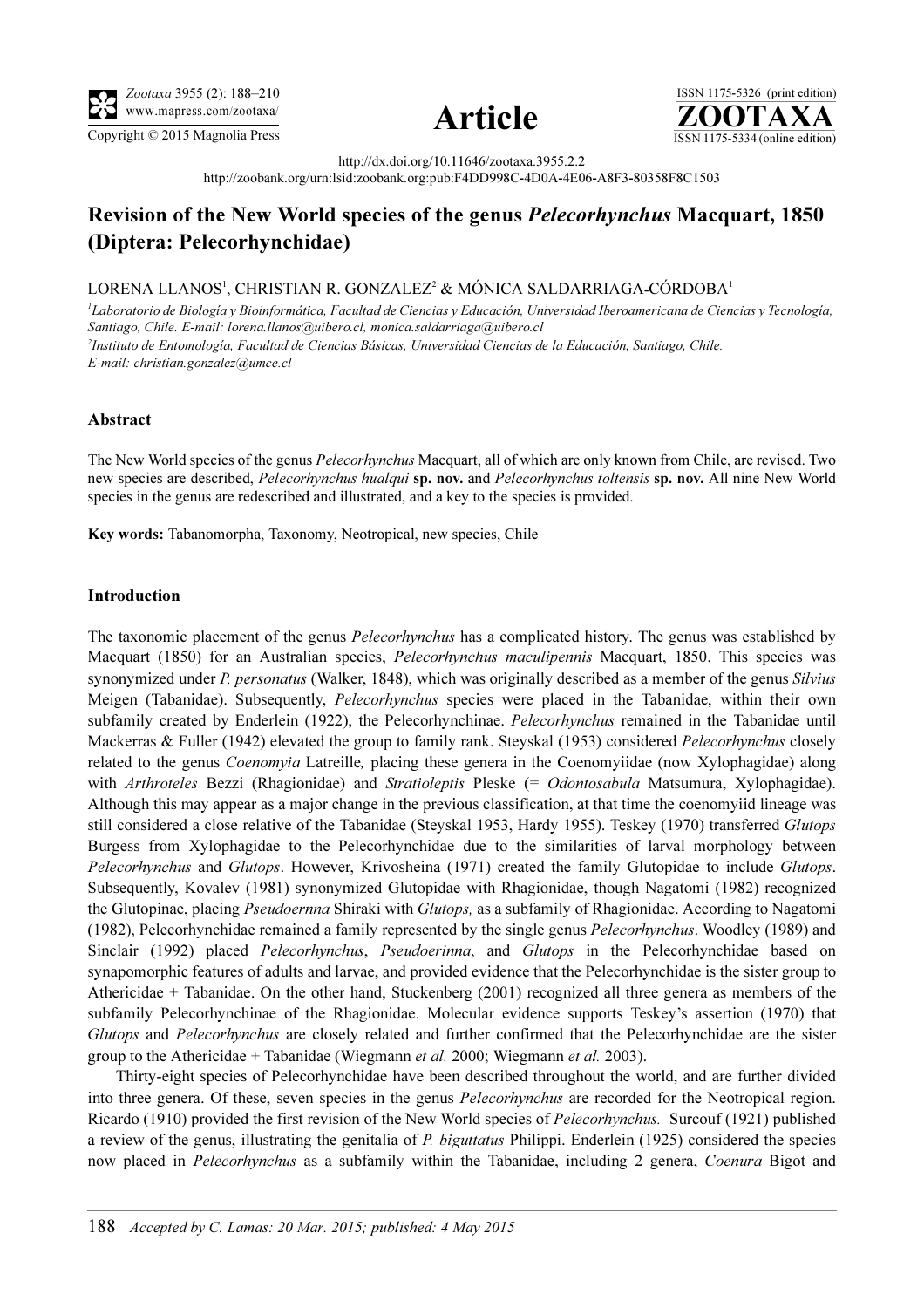

FIGURE 63. Geographic distribution of Pelecorhynchus xanthopleura (Philippi, 1865).

## References

Bigot, J. (1857) Diptères nouveaux provenant du Chile. Annales de la Société entomologique de France, Series 3, 5, 277–308.

Cumming, J.M. & Wood, D.M. (2009) Adult morphology and terminology. In: Brown, B.V., Borkent, A., Cumming, J.M., Wood, D.M., Woodley, N.E. & Zumbado, M. (Eds.), Manual of Central American Diptera. Vol. 1. NRC Research Press, Ottawa, Ontario, pp. 9–50. [Canada]

- Enderlein, G. (1922) Ein neues Tabanidensystem. Mitteilungen aus dem Zoologischen Museum in Berlin, 10, 333–351. http://dx.doi.org/10.1002/mmnz.4830100205
- Enderlein, G. (1925) Studien an blutsaugenden Insekten 1. Grundlagen eines neuen Systems der Tabaniden. Mitteilungen aus dem Zoologischen Museum in Berlin, 10 & 11, 333– 351 & 253–409.

Hardy, G.H. (1955) The Phylogeny of Diptera 4.-Tabanoidea. Entomologist's Monthly Magazine, 91, 193–196.

Kovalev, V.G. (1981) The oldest representatives of the Diptera with short antennae from the Jurassic in Siberia. Paleontological Journal, 15, 84–100.

Krivosheina, N.P. (1971) The family Glutopidae, Fam. n. and its position in the system of Diptera Brachycera Orthorrhapha. Entomologischesdoe Obozrenie, 50, 681–694.

Kröber, O. (1930) Diptera of Patagonia and South Chile. Part V, Fasc. 2. Tabanidae. British Museum of Natural History, 1930, 106–161.

Lindner, E. (1925) Neue exotische Dipteren (Rhagionidae et Tabanidae). Konowia, 4, 20–24.

Mackerras, I.M. & Fuller, M.E. (1942) The genus Pelecorhynchus (Diptera: Tabanoidea). Proceedings of the Linnean Society of New South Wales, 67, 9–77

Macquart, J. (1850) Diptères exotiques nouveaux ou peu connus. 4e supplement Extrait des Memoires de la Societe des Sciences, de I'Agriculture et des Arts de Lille. Paris, 364 pp.

Nagatomi, A. (1982) The genera of Rhagionidae (Diptera). Journal of Natural History, 16, 31–70.